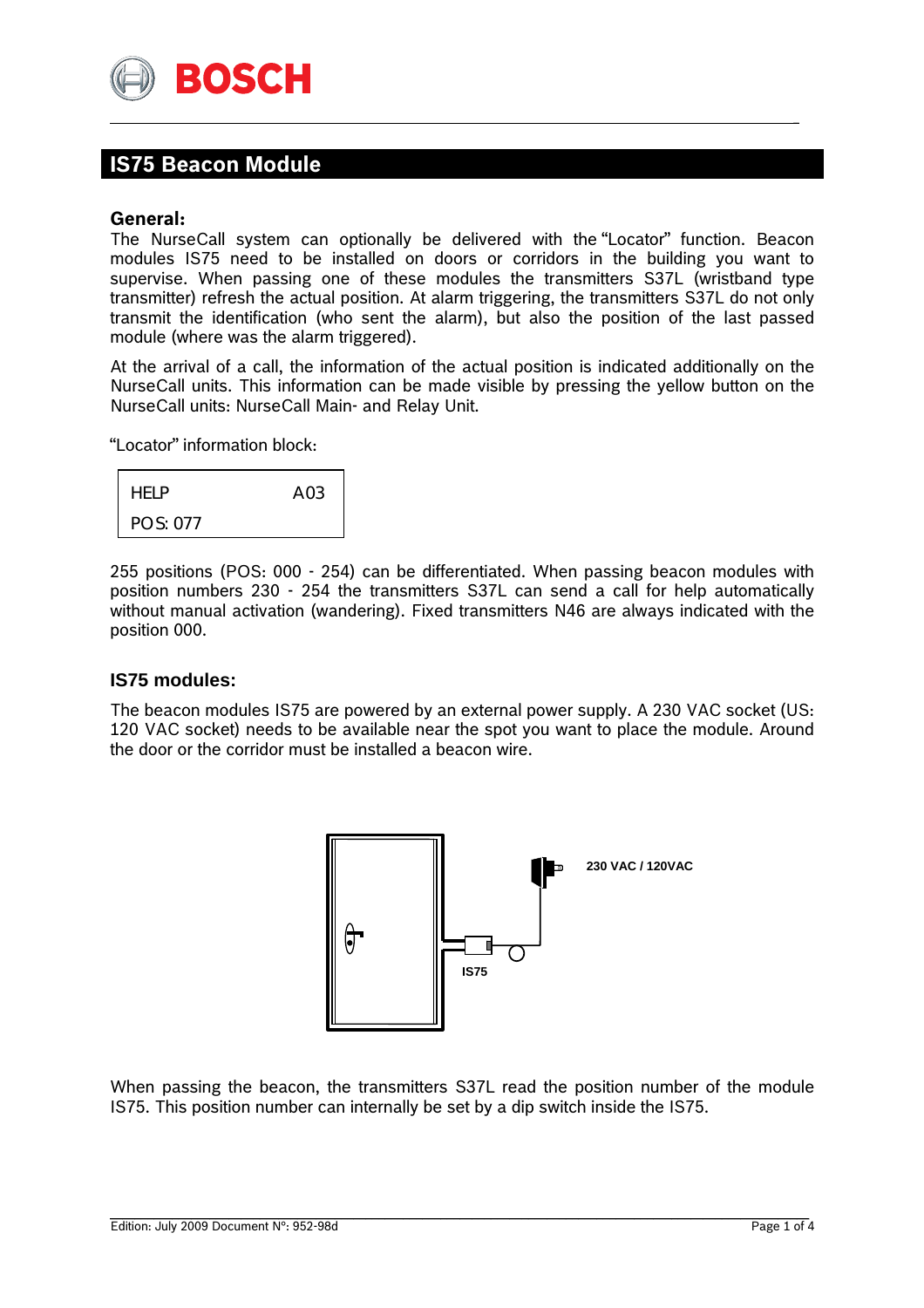

**8-position DIP switch inside the IS75 to select the position number:** 

\_



 Position 1: add 128 Position 2: add 64 Position 3: add 32 Position 4: add 16 Position 5: add 8 Position 6: add 4 Position 7: add 2 Position 8: add 1

 $\rightarrow$  Example above : 1x128 + 1x64 + 1x32 + 1x16 + 1x8 + 0x4 + 0x2 + 0x1 = 248

## **Installation hints:**

- Check the LED on the top of the housing. The LED must be on (green) to indicate that the unit is ready to function.
- Do not install the beacon module in exposed sunlight or where there is poor air circulation.
- Normally perform ONE loop when using on doors (width dimensions typ.  $1m 1.5m$ )
- Do not use on metallic doors. If no alternative exists, distance the loop at least 0,5 meter from metallic doors.



**Not metallic doors** and **Metallic doors Metallic doors**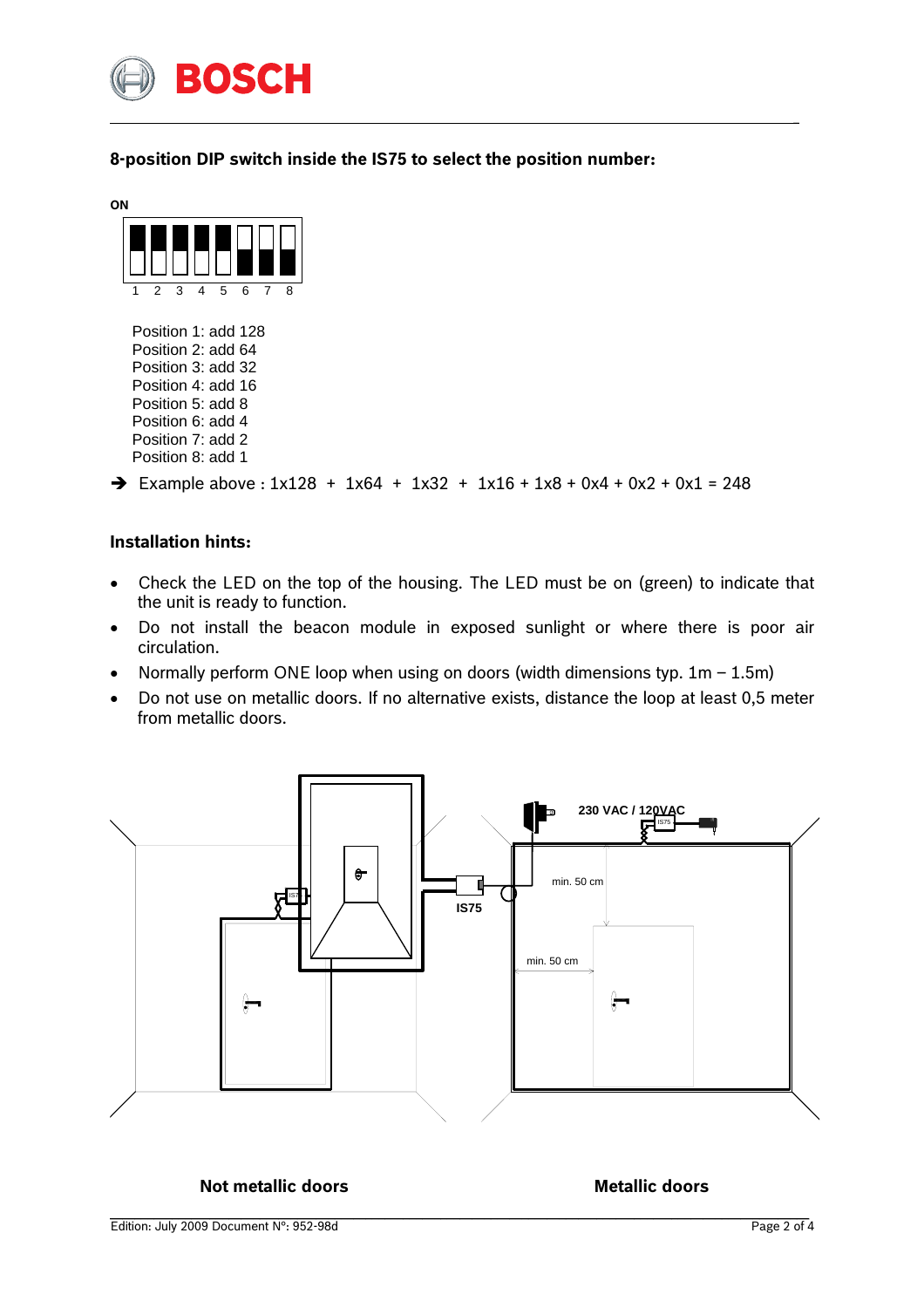

Take care NOT to have additional closed metallic circles in the proximity of the loop. There can be metal parts close to the loop, but they should NOT build a closed circle (for example: metal frame building a closed circle). If they do, break the circle.

\_



Attention: If the unwelcome metallic circle cannot be broken, it is recommended to use TWO loops around the door.

After installation the voltage measured at the power supply input of the IS75 shall NOT be below 11,5 V DC. If the voltage is below 11,5 V DC, this indicates that there are unwelcome metallic circles in the proximity. In this case, you need to use a second loop around the door.

The voltage can be measured at the inner two wires of the RJ11 connector (in the middle).